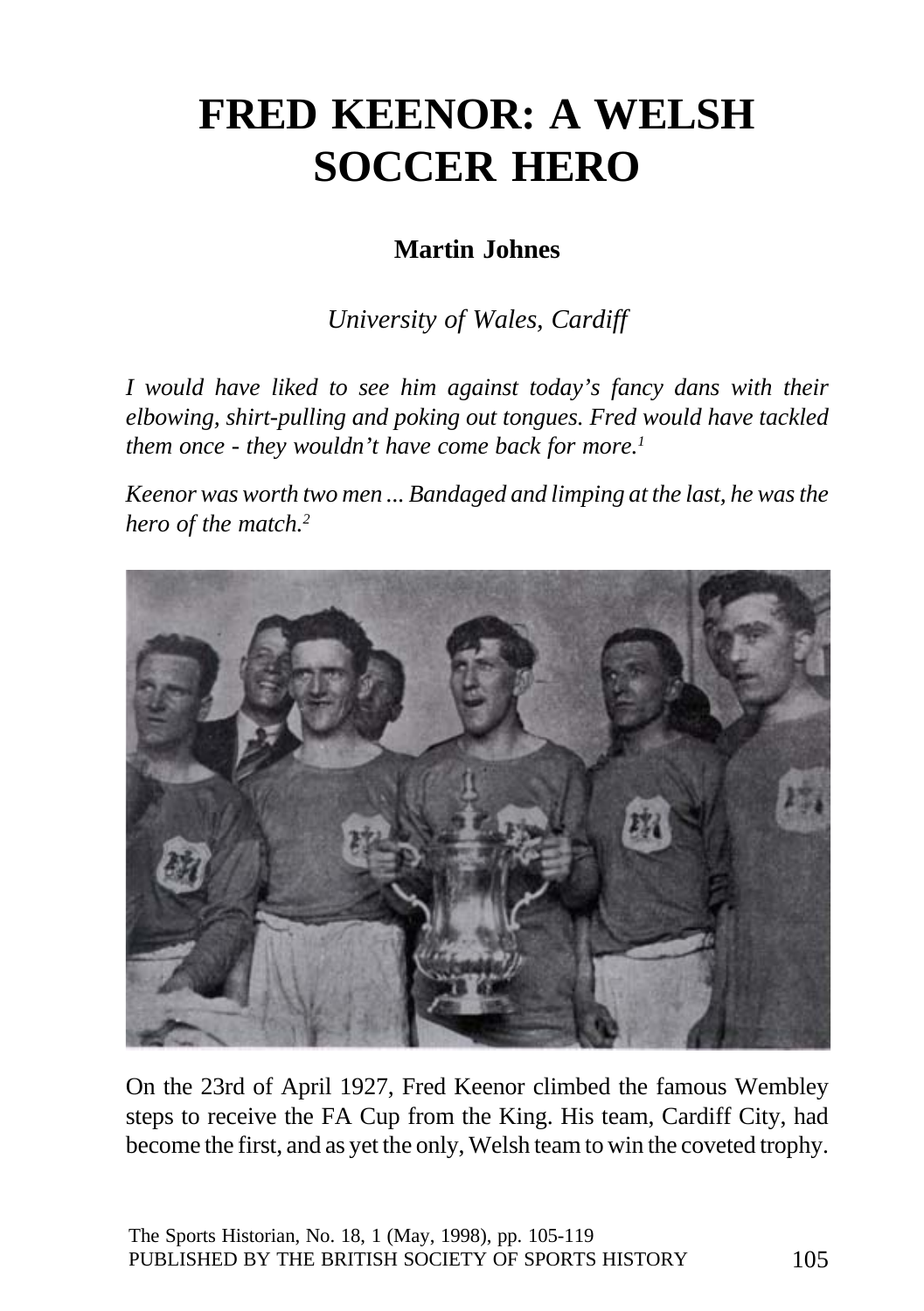The victory was a momentous and much celebrated occasion in the history of Wales. That morning a Welsh newspaper had printed a picture of the Cardiff City captain knocking Lloyd George off a pedestal labelled 'the most important man in Wales'.3 The game made Keenor a Welsh national hero in a way that the rugby stars that preceded him had not been. South and north celebrated Cardiff City's achievement and Fred Keenor was at the centre of that triumph.

During the inter-war years, Keenor's name was synonymous with Cardiff City. His playing career with the club spanned almost two decades, from his signing as a seventeen-year-old amateur in 1912, until his release in 1931. In those years, he made 504 appearances for the club, many as captain, and won thirty-one caps for Wales. So often the linchpin and inspiration of both club and country, he played for Cardiff City through its rise from the Southern League to FA Cup winners, as well as leading Wales to the home championship. By the time he retired from playing, he had become something of a legend in Welsh soccer. Recent historical work has led to a reinterpretation of the way we see sports stars. There has been a new emphasis on the meaning of individuals rather than who they actually were. As Moorhouse points out, they were emblematic figures; representatives of wider values and experiences.<sup>4</sup> Using this approach, Keenor's career sheds further light on the nature of inter-war soccer stars. By looking at what made Keenor popular and then what he came to symbolise, a different kind of footballing hero is uncovered.

Frederick Charles Keenor, the son of a bricklayer and mason, was born in Cardiff in July 1894. His rise to the status of professional footballer followed the conventional path of so many of his contemporaries. His first taste of organised soccer was at schoolboy level where he won a variety of honours. He captained his Elementary School team to a local league championship and played in both his city's and country's representative schoolboy sides. Upon leaving education he found work but continued playing in the Cardiff and District League. His improving ability eventually came to the attention of the young Cardiff City club. In 1912, aged seventeen, Keenor was 'pounced upon' after a game in a local park by one of his former schoolmasters who was now a Cardiff City director. He was pressured into signing amateur terms for the club and, by the end of the year, had turned professional for a weekly wage of ten shillings. Like so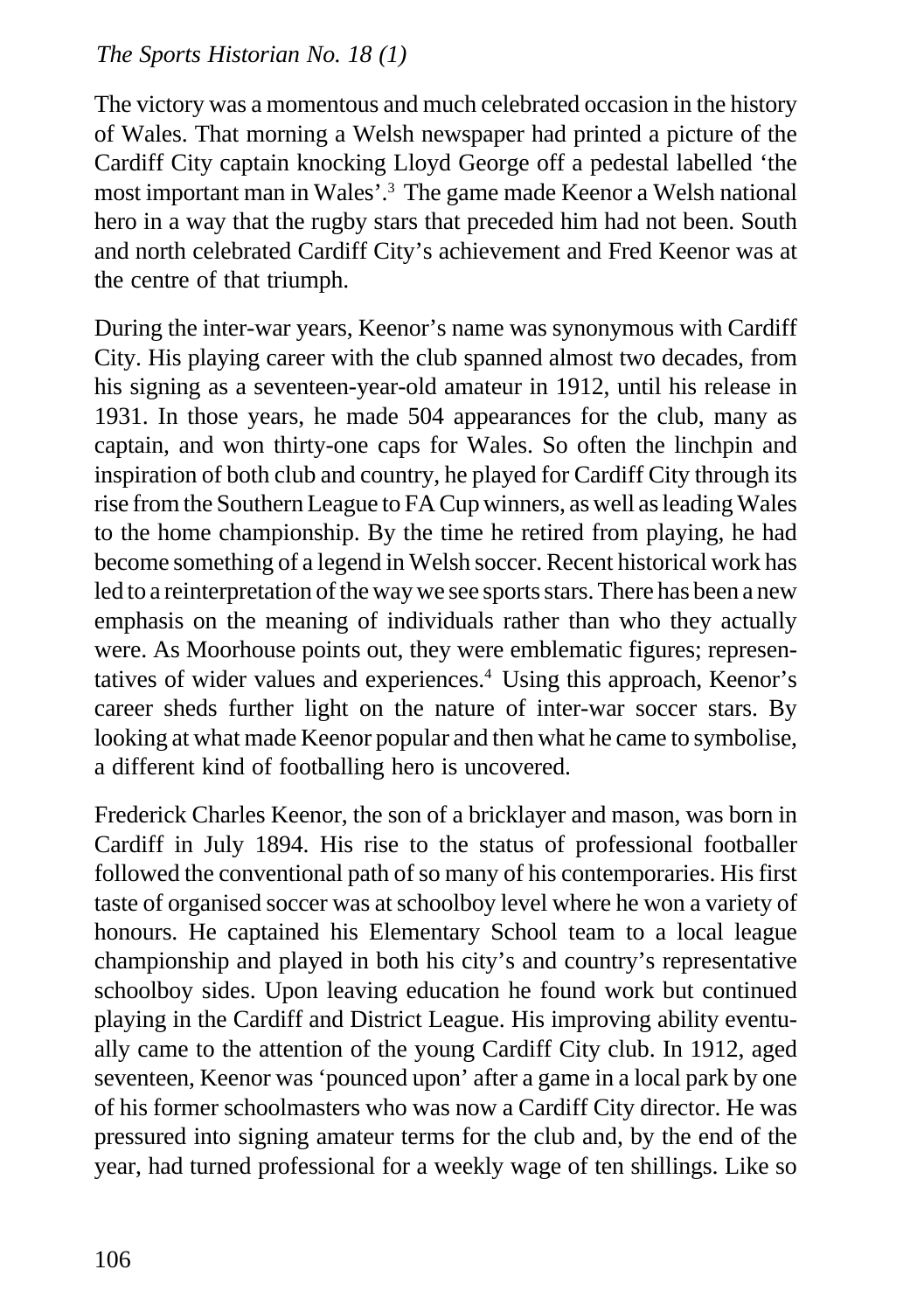many Edwardian footballers, he continued to work outside the game as well as playing. With his two wages he said that he felt like a millionaire.<sup>5</sup> His professional career developed slowly with only limited opportunities in the senior side but then, just as he was beginning to establish himself in the first-team, war was declared. While amateurs and rugby men looked to the 'greater game' on the fields of France, soccer decided to play on. It was a decision that was to make the game a target for abuse and hostility. By 1915, more because of falling attendances and practical difficulties than moral pressure, soccer relented to the conditions of war-time and suspended competitive fixtures. The situation left Keenor and other players out of work. With little alternative, he followed the call-to-arms and enlisted.

Like so many of his generation the Great War scarred Keenor, both physically and mentally, for the rest of his life. He served in the 17th Middlesex Battalion (the Footballers' Battalion) and was injured at the Somme in 1916. A sergeant-major told Keenor that he was the worst rifle marksman that he had ever met. His rifle skills apparently reflected his shooting with the ball since he was later told that he was just about the worst shot in the Football League. A leg wound he received later in the war threatened to end his footballing career before it had really started but it healed and Keenor survived the conflict. After being demobbed, Lloyd George's 'land fit for heroes' was no more apparent to Keenor than it was to most of the other returning soldiers. He found work in a gasworks and on a milk-round, but unlike many of his contemporaries, this insecure situation was to be only temporary and Keenor rejoined Cardiff City when professional soccer recommenced in 1919.<sup>6</sup>

The 1920s saw Cardiff City establish itself as one of the leading clubs in Britain. Existing in a populous region eager for first-class soccer, the club attracted large attendances enabling its skilful manager to purchase quality players. The team rose rapidly from the Southern League to the First Division of the Football League, missing out on the Championship in 1923-24 by a fraction of a goal. But it was in the FA Cup that the club achieved its greatest glories. After being beaten semi-finalists twice and runners-up in 1925, Cardiff City finally took the Cup out of England in 1927. It was to be the pinnacle of their success, as the depression that had engulfed the region they represented finally took its toll on the belligerent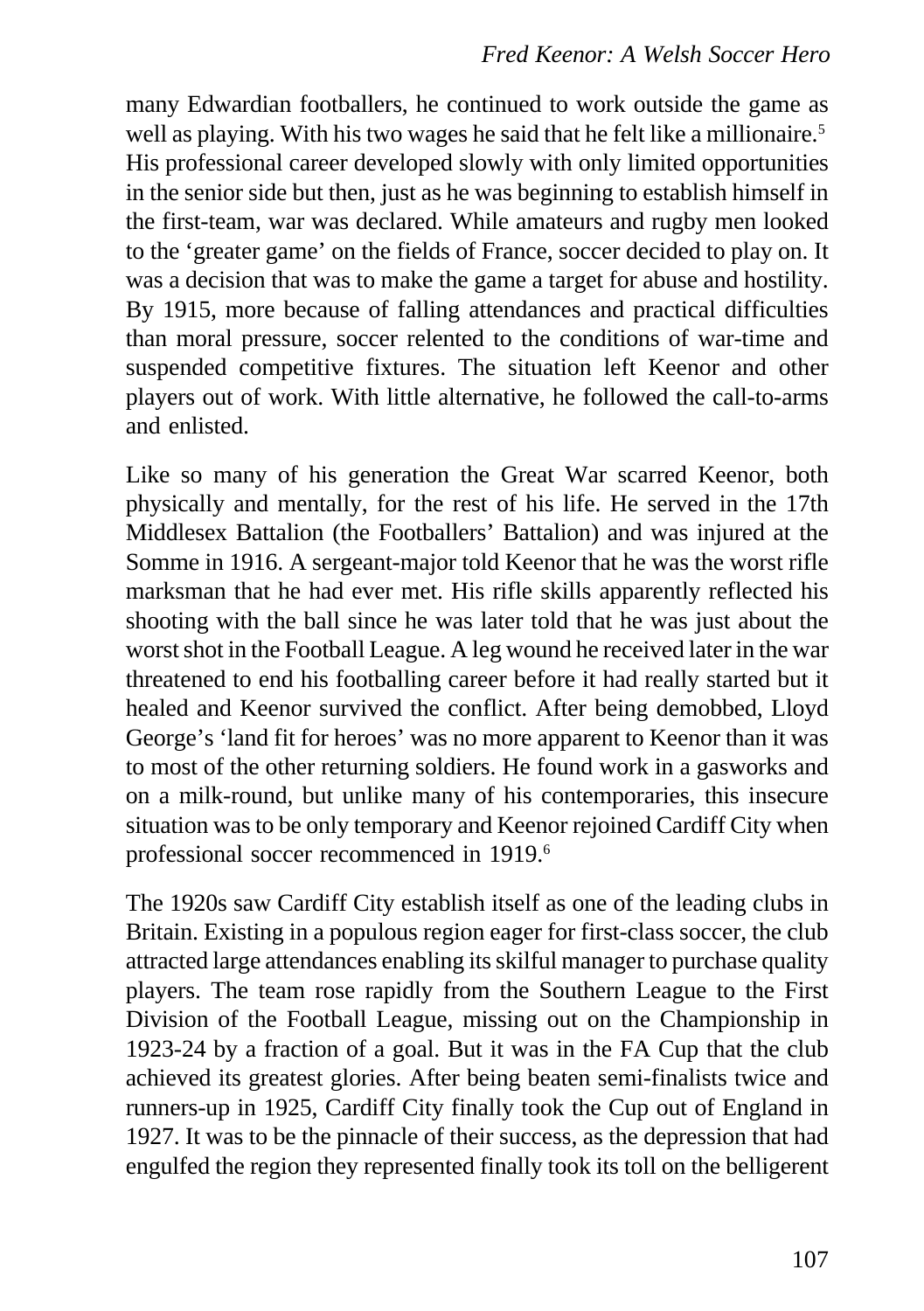soccer club. Gate receipts had already begun to tumble and the income from the successful years was invested in the ground not the team. After 1927 the club's fall from the top of the soccer ladder was rapid. Four years after lifting the FA Cup at Wembley, Keenor found himself captain of a team relegated to the Third Division South.

Keenor played an integral role in the club's successes during these years, in the process developing for himself a reputation that was to later stand head and shoulders above his team-mates. He became the inspiration and captain of both club and country and a favourite amongst the supporters. Unlike most of soccer's great heroes through the generations, Keenor was not the type of player who normally attracted adoration. He was neither a skilful dribbler nor a prolific goal-scorer. Instead he was a rugged and uncompromising defender, playing usually at centre-half or half-back. Of his later compatriots, he had more in common with Vinnie Jones than Ryan Giggs. In short, he was one of soccer's hard men. Skill on the ball was not his forte, neither was his size, being only 5'7", but he more than made up for it with his strength, fitness and energy. His team mate, Ernie Curtis, said of him,

 ... he was one of the hardest tacklers in the game, some said he was dirty but he was just hard. Nobody took liberties with old Fred ... [He] could run all night, he couldn't run with the ball mind you, but he could run all day.7

Such was Keenor's strength that in 1919 he even sparred with the former European feather-weight champion boxer Jim Driscoll, while the latter was training at Ninian Park, Cardiff City's ground.<sup>8</sup> In 1928, it was said that 'He might not be a stylish player but his doggedness and determination makes him one of the most effective centre halves in the country.' Charlie Buchan, the defeated Arsenal captain in the 1927 Cup Final, described him as having 'a store of energy [which] seemed inexhaustible in defending his goal and supplying his forwards with crisp passes.'9 His commitment during a match was total. Such levels of fitness required hard training, particularly when, liking a drink and being a heavy smoker, the rest of your life was not always dedicated to staying in peak condition. While the other Cardiff players were doing ball practice, he was lapping the pitch in old army boots. He would often turn up late for training and, ignoring the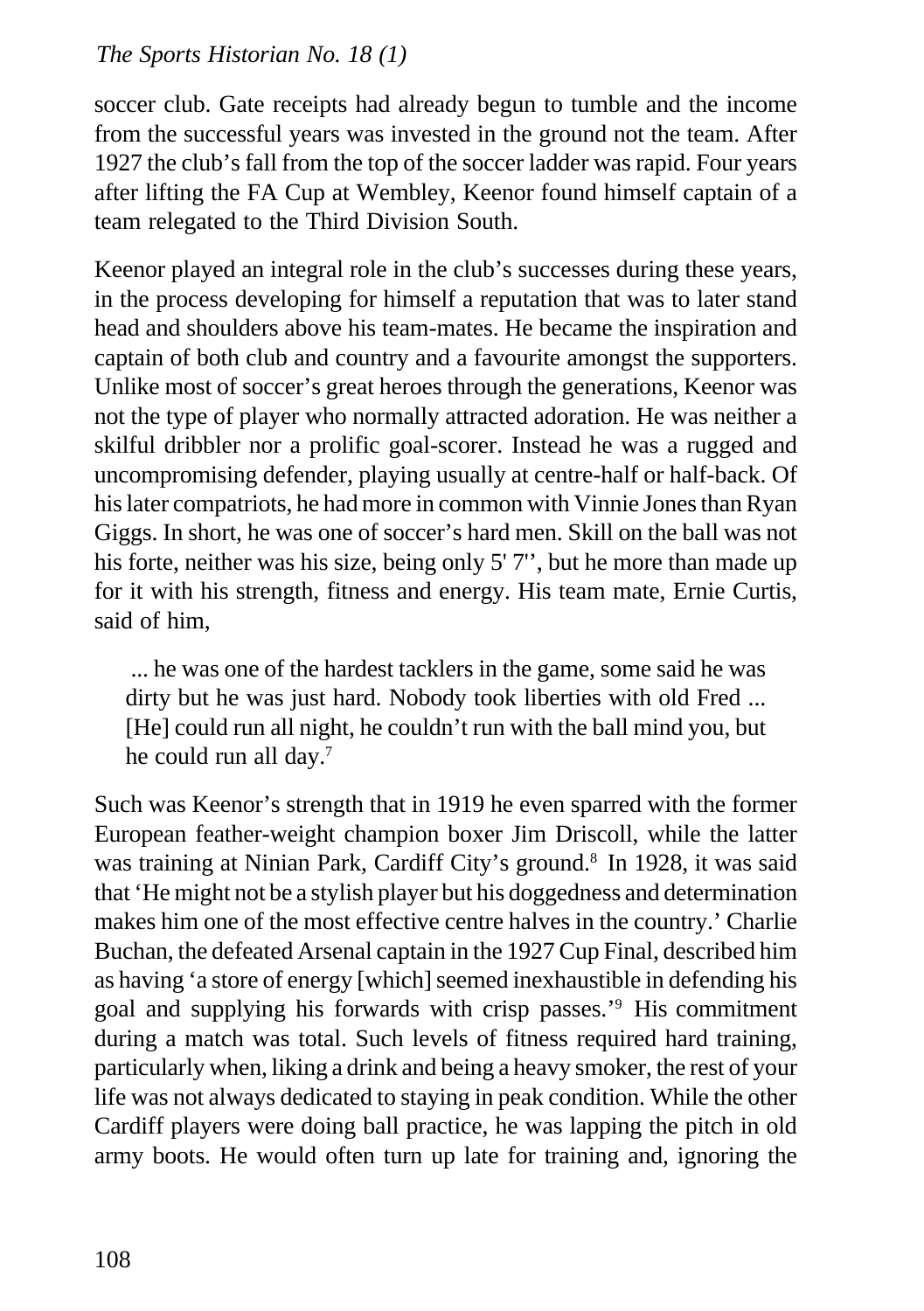trainer and the rest of the team, just begin running around the ground to build up his stamina and work off the previous night's beer.<sup>10</sup> His hard style may have won him friends in Cardiff but he was not always so kindly treated by supporters of the teams which had to oppose him. While at Crewe, Keenor was assaulted at the end of a match, then followed to the train station and had to be given a police escort.<sup>11</sup> Playing for Cardiff City in a match at Bolton Wanderers, he was constantly booed because, during a recent Wales-England game, he had collided with a Bolton player leaving the latter injured and unable to play that day. True to his determination, Keenor claimed the barracking affected Bolton's play more than his own.<sup>12</sup> Whether the injury was accidental or not, Keenor's playing style was not so popular with those on the receiving end. Alongside his strength and stamina, Keenor was renowned for his courage. In 1929 he injured his neck on the morning of a match between Wales and Scotland. With Wales unable to get a reserve in time, Keenor played with his neck strapped and under orders not to head the ball.<sup>13</sup> He endured the pain in order not to let his side down.

Keenor's other main asset was his leadership. His ability to inspire others made him a natural choice as captain of both club and country. Although he did not become the Cardiff City captain until the 1925-26 season, his influence and length of time at the club made it later seem as if he had always led the team. No doubt such leadership skills were also instrumental in pushing him towards management as his playing days drew to a close. He was said to have 'marshalled his men magnificently' in the 1927 FA Cup Final and in 1928 was described as 'a leader in every sense of the word, he commands respect of colleagues and sets an inspiring example by his whole hearted enthusiasm.<sup>'14</sup> Yet he could also be a domineering leader, shouting and swearing at his team-mates and forcing them into action instead of using more subtle means of encouragement. He was nearly sent off playing for Wales against Scotland in 1930 for swearing at the rest of the Welsh team, until the referee 'realised' that Keenor was so involved in motivating the others that he did not realise what he was saying.15 When Tom Farquharson, Cardiff City's goalkeeper, was chipped from the halfway line in a Cup match against Blackpool, Keenor ran back and began shaking him roughly while the crowd shouted at them to get on with the game. Such a belligerent temperament did not always endear him to the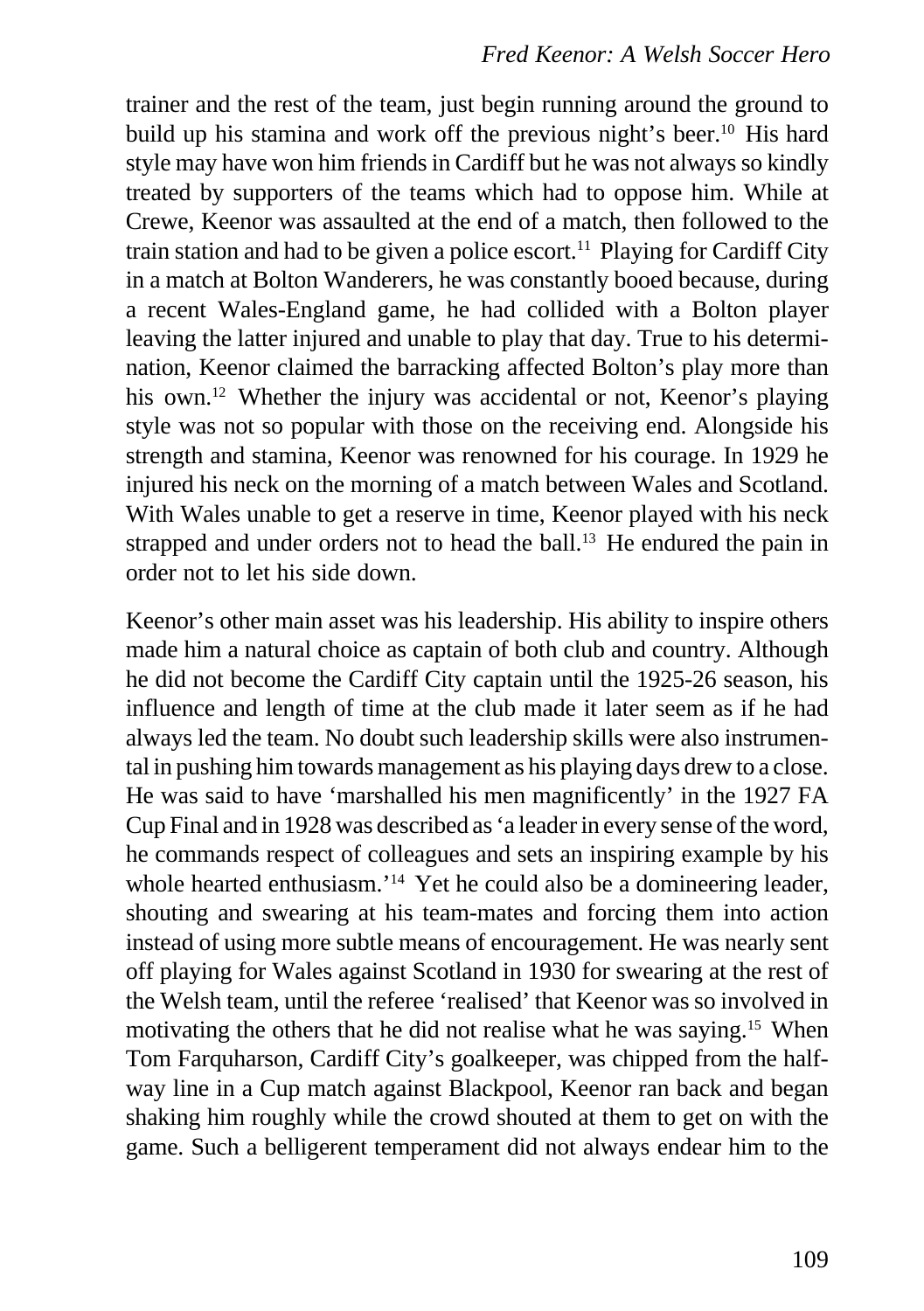Cardiff City management. The end of his career at the club was marked by arguments with staff and other players. Keenor even had a transfer request granted during the FA Cup winning season after being unhappy about being dropped for several matches.<sup>16</sup> He had his opinions and standards and expected both fellow players and club officials to conform to them. Thus he was the quintessential 'British' player: physical, committed and determined, making up in strength for what he lacked in skill. And he expected the same from those around him.

It was in this style of play that Keenor's popularity originated. He embodied the working class masculine ideal: strong and brave, an individual yet part of a team. He displayed all the virtues that the supporters on the 'bob bank' at Ninian Park valued. The agile deftness of a rugby flyhalf may have been admired and even revered in south Wales, but it was the more down-to-earth but directed brute strength of a rugby propforward, a boxer or a soccer centre-half that was more in touch with what local working men experienced in their daily lives. They valued and celebrated the artists of the game but it was the skilled artisans that they related to most closely. Thus when a Stakhanovite-like player came along, he could be as much of a hero as the wizards of dribble and scorers of spectacular goals. Although as Richard Holt points out, attempts to make precise links between sporting cultures and the nature of work are tentative, there are obvious parallels between the characteristics that Keenor embodied and those of the coal industry that dominated the lives of so many Cardiff City supporters.17 Keenor may not have been a master of ball-control, but he still had a degree of skill that enabled him to become a professional player in the first place. There was a talented player beneath the rough veneer. Much as miners were proud of the physical side of their work, they were also quick to point out the technique involved. Strength and courage were admirable but one still had to know how to apply them.

There was nothing particularly Welsh about the attributes and values that contributed to Keenor's popularity. They were shared by working class communities across Britain and were just as prominent in the sporting heroes of the north of England.<sup>18</sup> The Welsh press did not try and claim he reflected the nation's attributes in the same way they had with rugby players a generation earlier.19 However, Keenor's popularity did owe much to his roots; not only his Welshness but more importantly the fact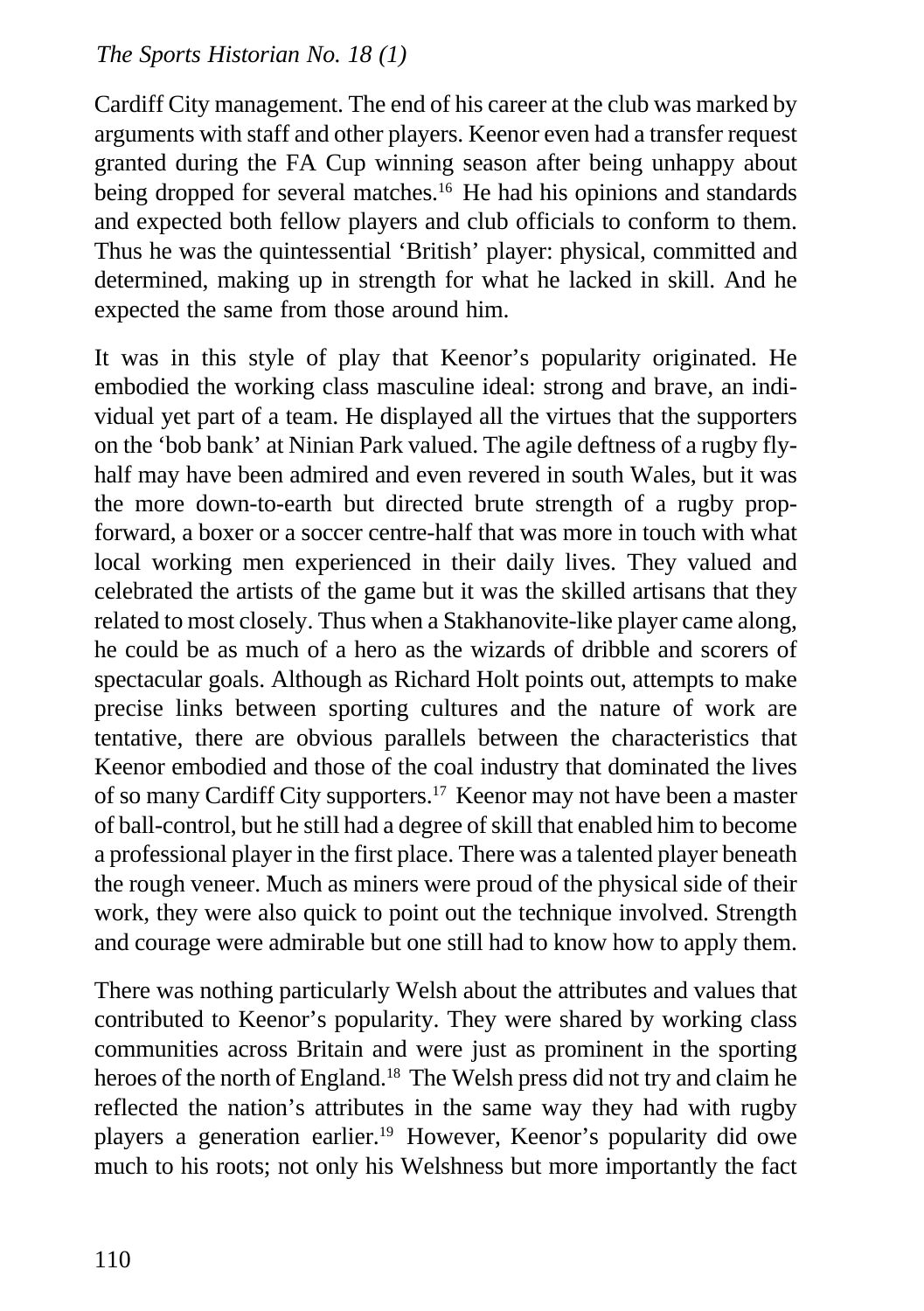that he played for his home-town. The professional nature of soccer created teams made up of players from across Britain. This did not prevent them from becoming representatives of the towns they played for, it was the team that was important not the individual, but when a local player did stand out it was a welcome change. Keenor was a 'Cardiff boy', as the press were well aware. They repeatedly proclaimed how the city could be proud that one of its sons was an integral part of its multi-national, star-studded soccer team. He acted as evidence that soccer success had not just been imported into Cardiff but that it had home-grown roots as well. The presence of Keenor and other local men was emphasised by soccer writers in order to take the sting out of the rugby fraternity's accusations that the professional game brought no honour to the city. Had Cardiff City had no local players, there still would have been pride in their achievements but the press ensured that Keenor's background did not go unforgotten. The average supporter may not have been concerned with the nuances of their motives but he still absorbed the message. Supporters were not just passive consumers of everything they read. They already valued Keenor for his effective play and had a pride in their town, but the press did contribute to his popularity by emphasising particular facets of his background.

Keenor's pride in Wales helped reinforce his popularity.20 Cardiff City drew many of its supporters from across the region's industrial valleys. To these fans Cardiff City were as much representatives of south Wales, and on occasions the whole of the nation, as they were of Cardiff.21 Keenor, through his commitment to playing for his country and his public rhetoric, appealed to such sentiments. Like all good Welshmen, he saw England as the primary enemy: 'We Welshmen do not mind much if we have to bow the knee to Scotland or Ireland but we do take a special delight in whacking England'.<sup>22</sup> In Scotland people valued the stars who did well against the 'auld enemy'; inter-war Welsh soccer did not enjoy that luxury that often but its supporters appreciated someone who talked a good fight.<sup>23</sup> He acknowledged the importance of Cardiff City to Wales at large. Of the club's elevation to the Football League he said, 'We had made up our minds that, come what may, we'd do our best to shine and show England that Wales could run a big club successfully'.24 Before the 1927 FA Cup Final, he talked of bringing the trophy to Wales not Cardiff.<sup>25</sup> Keenor was not alone in such rhetoric. Both the press and club administrators liked to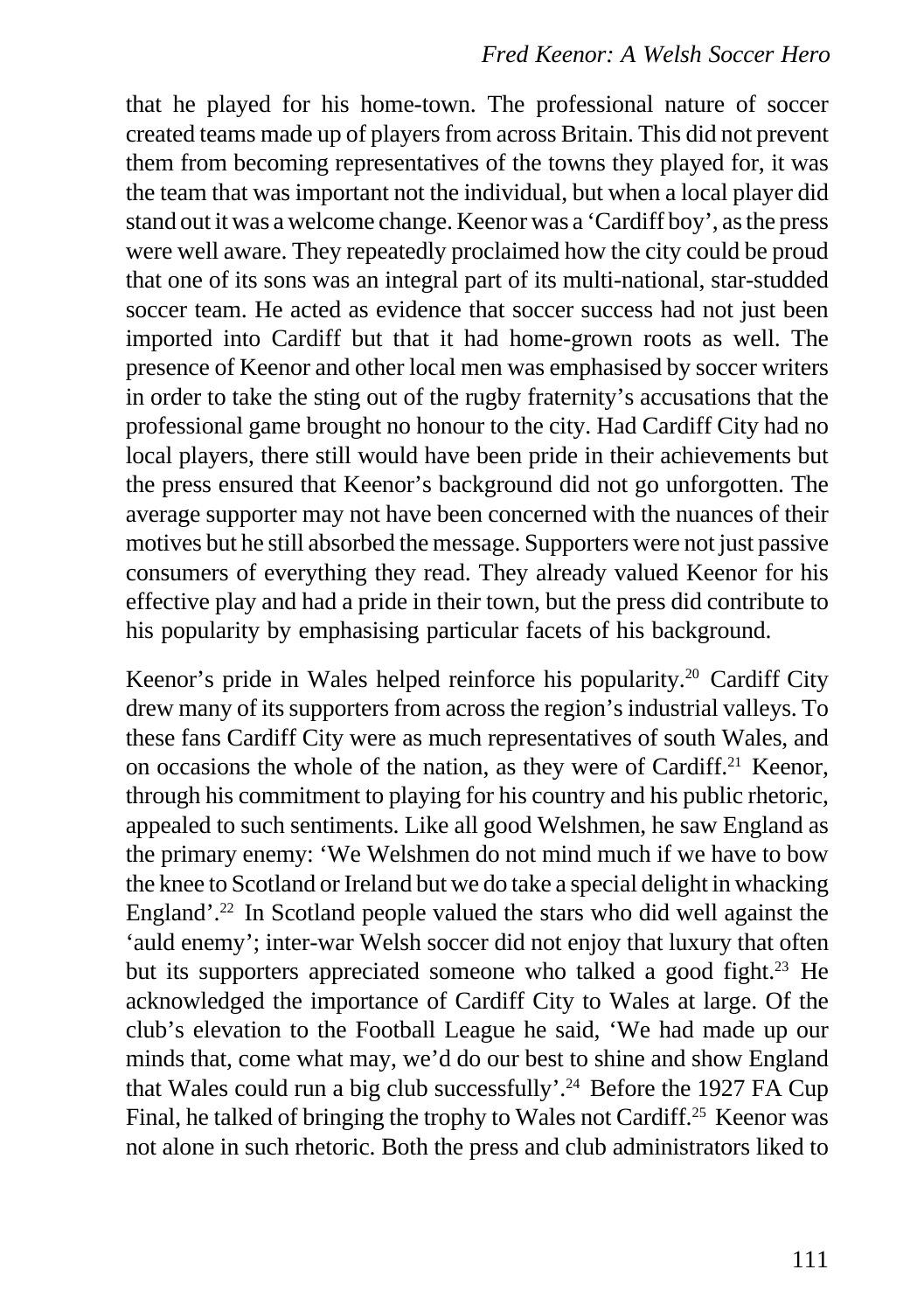portray the wider importance of soccer in south Wales and they may have even encouraged Keenor to express such attitudes. Nonetheless, Keenor was telling people what they wanted to hear and this helped ensure that it was not just the Welshmen of Cardiff who appreciated him.

It has been argued that the maximum wage helped ensure that players remained part of the community from which they came. Through continuing to live in the same area and earning relatively similar wages, there were no inseparable gulfs between the stars and their supporters.26 Fred Keenor's life shows that there are limitations to this interpretation. He built a house he had designed himself in a select part of Cardiff and developed a passion for the more middle class recreations of motoring and shooting.<sup>27</sup> The maximum wage may not have made Keenor rich but it, together with money earned from putting his name to articles and products, and the free time a professional player enjoyed, enabled him to develop some tastes that were hardly typical of his background. Yet despite this, his fame and success did not remove him from his roots or take away the prejudices that they had instilled. In 1927 he visited his old school with the FA Cup; a genuine gesture that helped him remain part of the community.28 He described foreign tours as a pleasant break but complained that the food was strange.<sup>29</sup> Driving large cars and shooting rabbits was one thing, fancy foreign food was quite another. The actual text that was Fred Keenor may no longer have been that of a typical working man but he and his supporters read it that way.

Tony Mason has argued that the press was important in 'creating the star player'. Reporters picked out potential key-men before a game, highlighted good performances after it and for 'away' matches, provided the main, and often the only, source of information on how individuals had played.30 As we have seen the Cardiff press built up Keenor's importance as a local player but it also went further than this and built up Keenor's reputation with the middle classes. In a world of industrial disputes and increasing commercialism in soccer, Keenor was held up as an oldfashioned working man and footballer, committed to the community not his class or money. After Cardiff City's defeat in the 1925 FA Cup Final, Keenor said that the best team had won.<sup>31</sup> Such notions of fair play helped endear him to those who believed in 'traditional' values in sport and were emphasised by the press. In 1937, a series of articles ghost written for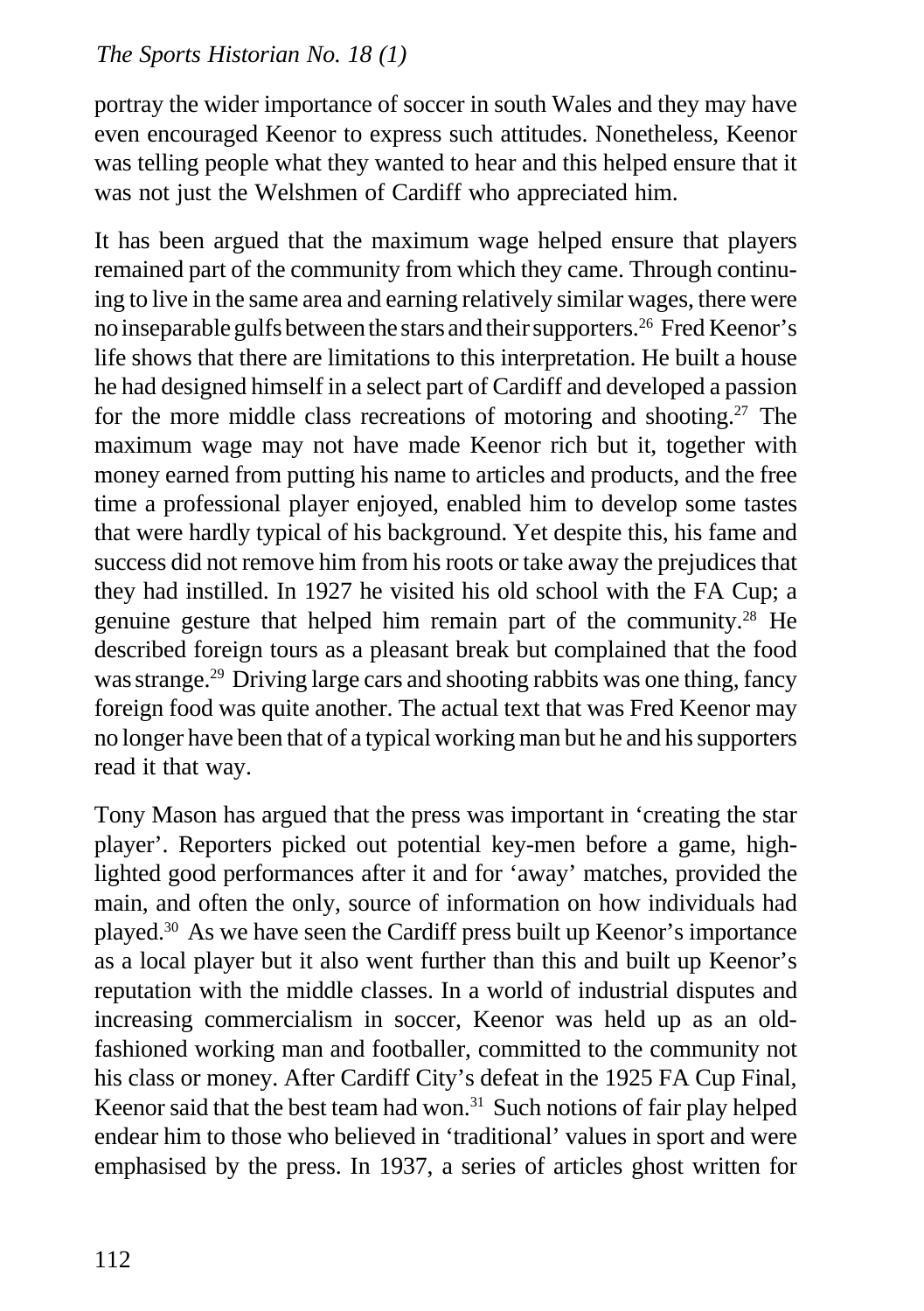Keenor stressed his commitment to such values. One article revealed that when Cardiff City players threatened to strike in 1915, because war-time restrictions endangered their right to benefit matches, Keenor had remained detached from the whole affair. He was asked by the club to raise a team in the event of a strike and said he did not even really know what the whole affair was about. Another article talked of how the club were surrounded by rumours of illicit payments during their zenith in the 1920s. This led to their books being examined regularly but no discrepancies were found and Keenor strongly denied that such practices went on at the club. He also talked of how he had been asked to pay a bribe to ensure that Cardiff City won a particular match. Being a man of such integrity he naturally declined. In the same articles, Keenor did argue against the maximum wage and admit that he had been tempted by some of the underhand inducements offered to him if joined another club.<sup>32</sup> However, he had been resilient and not accepted them, and the maximum wage remained part of the game's legislation. Thus, for those who valued the 'respectable' ideals of sport, Keenor could be looked upon as not only a good player but also an honest man, untainted by the more unsavoury aspects of the contemporary game.

Keenor stayed at Cardiff City for nineteen years. To a generation of supporters he came to embody the club, fighting on loyally for them until no longer needed. While his team-mates came and went, he remained. He also put his name to a regular column in the match programme which helped supporters develop an affinity with him. Thus, a special and lasting relationship was built up between him and the club's supporters. Keenor was certainly aware of the way he was viewed. He even used the term 'hero worship' when talking of the reception the 1927 Cup-winning side received on their return to Cardiff. Yet he remained modest with it and said he was genuinely moved by the welcome. He claimed the pride he and the two other Cardiff-born players felt was doubled.<sup>33</sup> They shared the cheering crowd's jubilation that honour had been brought to the city. When the press used Keenor as the face of the club in cartoons, they were not so much creating a new symbol but reflecting how people already saw him. Keenor's ability naturally made him a transfer target for other clubs and by 1928 financial pressures meant that Cardiff City were selling a number of their leading players. Yet Keenor stayed on until long past the peak of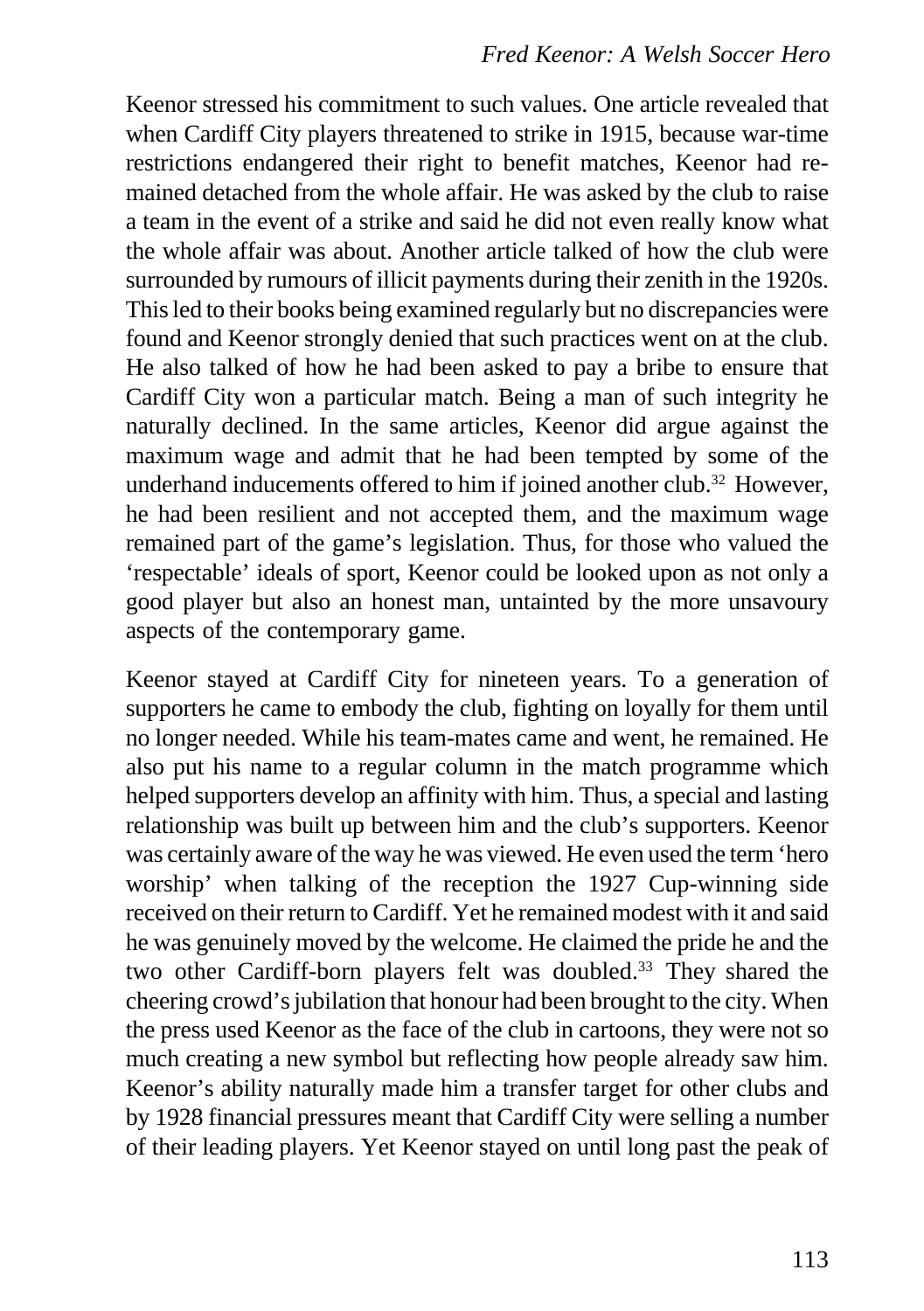his career. Had he gone it is unlikely that people would have blamed him personally. The depression meant that insecurity was a familiar fear for the people of south Wales. Just as there was popular sympathy with the men who headed north for the world of professionalism and Rugby League, Keenor's desire for greater financial reward would have been understood. Even the boxer, Tommy Farr's glamorous life in America did not lose him the support of his native Rhondda.34 In a world where unemployment and poverty were rife, no one would begrudge a man who had the opportunity to escape it. Yet by staying in Cardiff and resisting the English riches on offer, Keenor ensured he remained the local hero and the popular face of Cardiff City.

By 1930, Keenor, past his best and in his mid-thirties but still earning the maximum wage, was an obvious target to be released or sold on in Cardiff City's efforts to trim its wage bill. However, being the main star of the club meant that it was difficult for the club to sell him without causing discontent amongst supporters, so Keenor was told that he would have to take a two pound a week wage-cut. The club expected him to refuse and ask for a transfer in the hope of receiving the maximum wage elsewhere.<sup>35</sup> However Keenor accepted the pay cut, probably aware that his age meant that any move would only be short lived. It was probably better to be the fading star somewhere you had a reputation, than at a new club where supporters did not fully appreciate your former glories. A player not wanted by a club was likely to have an unhappy time and the end of Keenor's career at Cardiff City saw not only internal arguments but some supporters losing patience with him. He still commanded respect but, with the team sliding down the league ladder, his old legs were increasingly becoming a liability. As early as 1929 letters had begun to be published in the press blaming Keenor for Cardiff City's declining form.<sup>36</sup> Reputations did not win matches and there was limit to the sympathy that even a hero could expect. At the end of the 1930-31 season, Keenor was released by newly relegated Cardiff City. There was no outcry nor barrage of letters demanding that he be retained. The time had come to move on for both club and player.

As Keenor went off to join Crewe Alexandra, no one emerged to take over his mantle as club hero. Throughout the 1930s Cardiff City had a rapid turnover of personnel as it looked for a winning combination. The few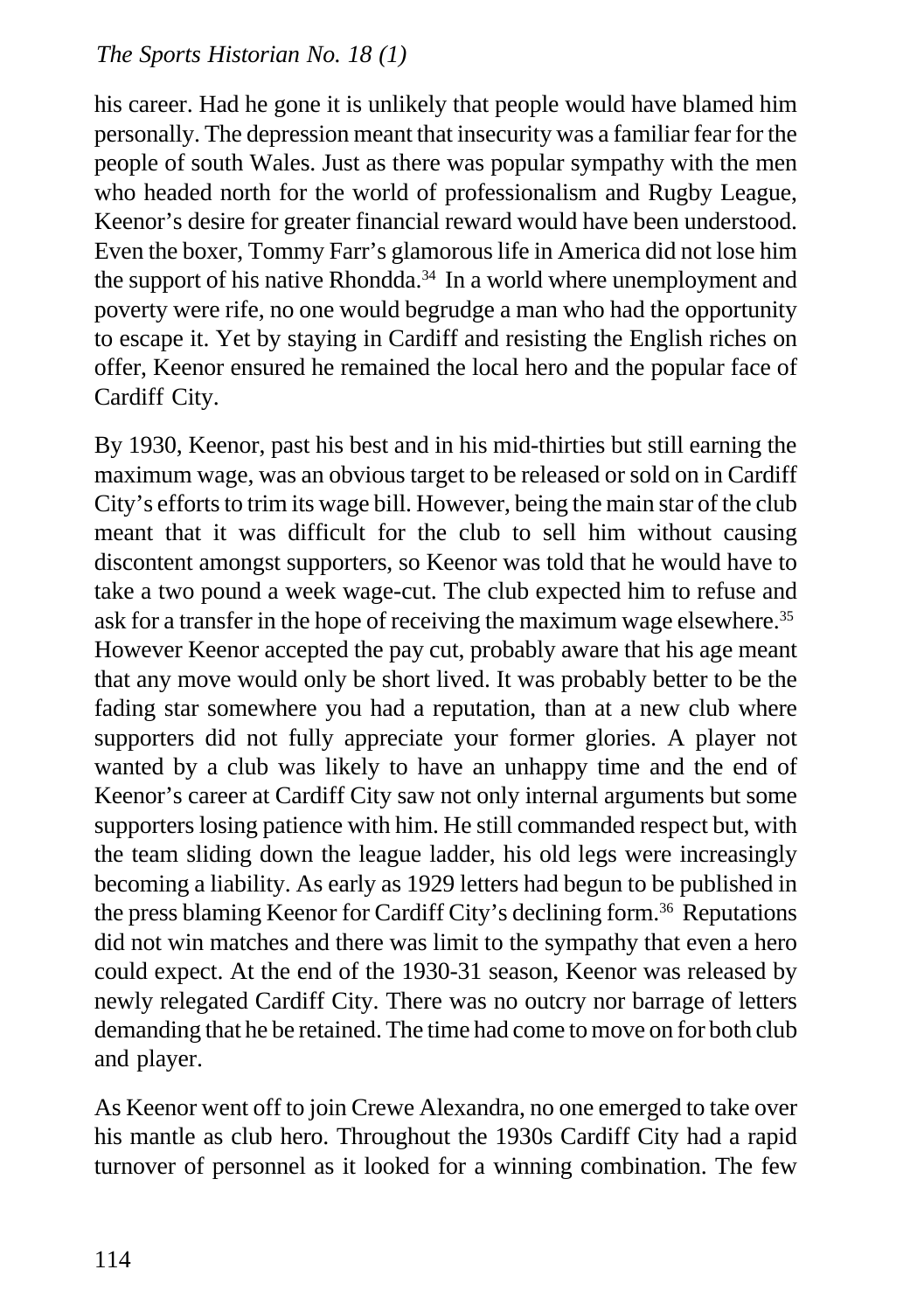talented players that were discovered by the club did not stay long as their own ambition and the club's financial situation meant they were quickly bought by leading English teams. It was a frustrating decade for Cardiff City. Despite changes in management, frequent new signings and promising starts to the season, the club remained firmly rooted in the Third Division South. With no new stars or successes to celebrate, Keenor began to take on an almost mythical status at Cardiff City. The press transformed him from being, not just the club hero he had been, but into the figurehead of a golden era that had passed away. As Cardiff City embarked on new Cup and League campaigns, the local press printed cartoons of the shadow of Keenor, a representation of past glories, looming large over Ninian Park and the current team. His instantly recognisable features, easily characterised, helped develop his new status. While society was haunted by the ghosts of a booming coal trade and a vibrant national culture, Cardiff City was haunted by the achievements of Keenor's era. It mattered not that Keenor had been obstinate, not always even in the team and towards the end of his career blamed for poor results. The press had a selective memory and the supporters needed no encouragement to swallow the message. They were not inventing a new persona for Keenor, he had been the great player the newspapers and fans said he was, but they were only remembering the good times. With a team that kept fading towards the end of the season and was incomprehensibly inconsistent, Keenor's virtues of courage, persistence and effort seemed the ideal salvation.

After leaving Cardiff City Keenor had briefly enjoyed some popularity at Crewe. In 1934 the club decided not to announce that an injury would prevent him from playing for fear of reducing the gate. $37$  At the age of thirty-eight, he even added one final Welsh cap to his collection. He then moved on to become player-manager, first at Oswestry Town, and then at Tunbridge Wells, where he worked as a poultry farmer at the same time. He was not a success there and resigned because of disputes with his players.38 His dominant personality seemed to be causing problems again. By now Keenor was suffering because of his physical commitments to the game.39 He had given his all to soccer and was left battered and ill. Although being a heavy smoker cannot have helped, over twenty years of playing was taking its toll on his health. In August 1937 he was admitted to hospital, suffering from diabetes. He had been suffering from the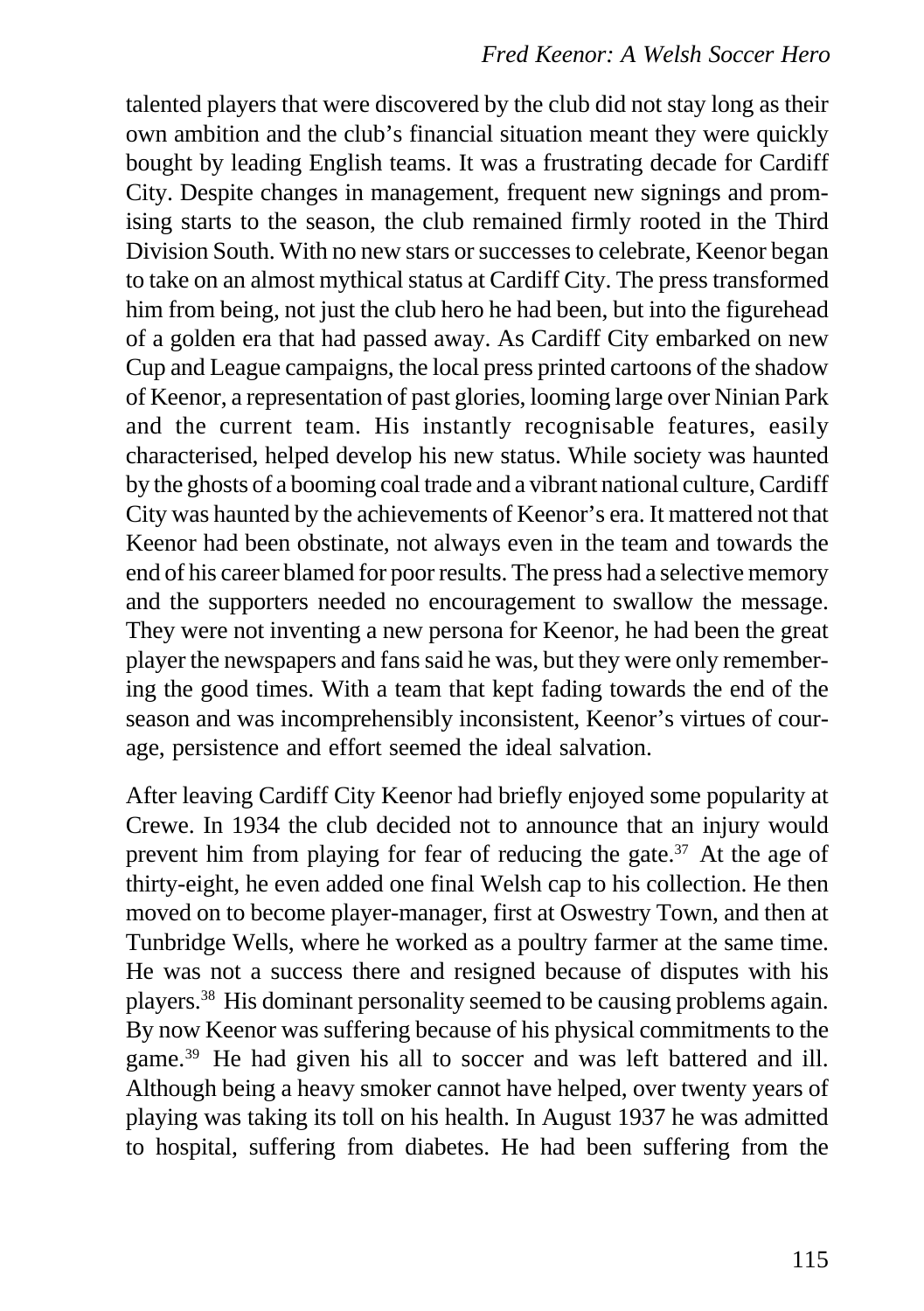disease for some time but, courageous as ever, had kept it secret. The news was published in south Wales, together with the information that he had been out of work for some time, with not even the dole to support his wife and seven children. This was greeted with genuine shock and grief and an appeal was immediately launched for him. Such was Keenor's esteem that the Football Association of Wales itself ran the fund and made a donation. Cheques were sent to newspaper offices and at Cardiff City's next match, a blanket was carried around Ninian Park by former players and local theatre stars for people to throw their donations in.40 The incident, together with the series of articles credited to him, served to revive affection for Keenor and he seemed to illustrate the whole plight of south Wales. Like so many who had revered him, he was now left unemployed and helpless through no fault of his own. In the gloom of the 1930s, even a symbol of former glories had fallen to the depths of despair. The hero could now be seen, not just as a symbol of a club's golden era, but of the fate of a whole society. The press continued to use him as an emblem of former glories and the knowledge of what had happened to him since made that symbolism all the more poignant.

After the Second World War, Keenor's fame subsided as a new Cardiff City team established themselves in the First Division of the Football League. Supporters and the press, finally having new heroes, no longer had to look back to past triumphs. Keenor returned to his native city in 1958 and worked as a builder's labourer. The hero had returned home. His fame and the Cup win still bought him some attention but he was now just part of the community that had once revered him. News of his death in 1972 made the front pages of the local press and revived interest in his career.<sup>41</sup> Subsequently his reputation continued to live on when people talked of the Cup win. The Who's Who of Cardiff City players, written in 1987, described him as 'quite simply the greatest Bluebird of all'.42 Yet he is not remembered by as many, or with the same nostalgia, as Dixie Dean, Hughie Gallacher or any of the other inter-war greats. The goal-scorers and providers are remembered long after their careers end but the hard tacklers tend to die with the memories of those who saw them play. Keenor's name stands out from soccer's record books because he captained the only Welsh FA Cup winners. Had Arsenal's goalkeeper saved the weak shot that gave Cardiff City the only goal of that game, then Fred Keenor would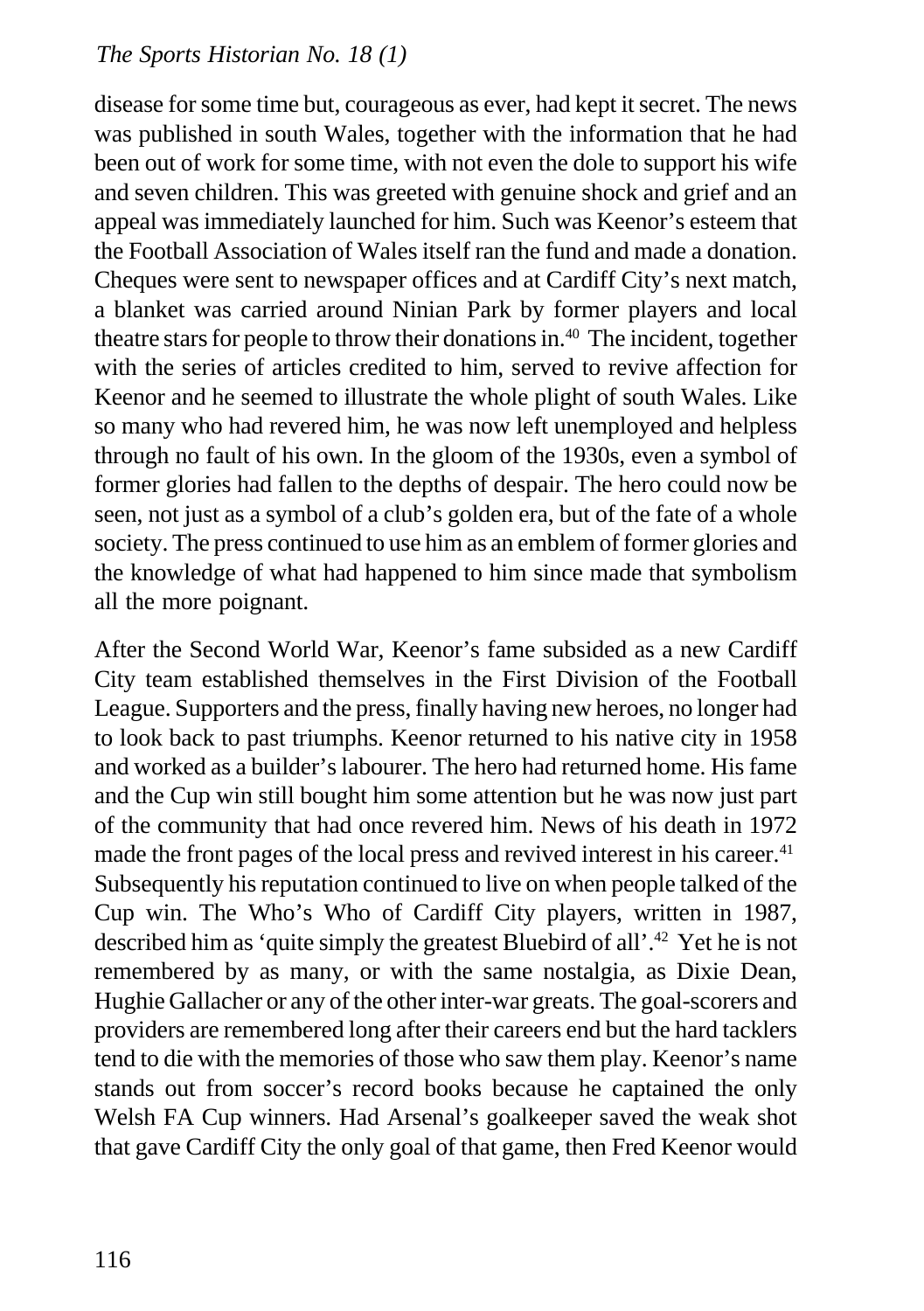have been remembered today even less.

Thus Fred Keenor was a different kind of hero to the best remembered players of the inter-war years. He was not the only popular aggressive defender of the era. Every club had its hard man, appreciated by his own supporters but vilified by the opposition. There were other players who in their day were just as much heroes at their own clubs as the spectacular stars whom history remembers. Yet Keenor stands out from his contemporaries, not just because of just how good a player and leader he was, but because of what he came to represent to supporters in and around Cardiff. He was an example to all of the virtues of never giving up. In the increasingly trying circumstances of the depression, it was a lesson that was appreciated. There was a message in him for both soccer and society. By the 1930s the press had turned him into a symbol of a glorious past, and like all golden ages, it owed more to myth than reality. Cardiff City were already past their best by 1927 and during their heyday Keenor had been just one of many stars in the team. He was even rivalled by the terrier-like Billy Hardy for the position of most popular defender at the club.<sup>43</sup> But being an Englishman, Hardy could not be turned into a local figurehead to the extent Keenor was. It was not so much who players were that counted but what they meant, and Keenor meant far more than the sum of his career really deserved. His career therefore illuminates a different facet in the popularity of soccer heroes; where the sporting and economic needs of a society and the supporters who were part of it, meant that the power of symbolism could overtake the reality of fact. Keenor's own personal fall then served to reinforce this symbolism, illustrating just how deep the plight of south Wales during the depression was. He remained a symbol of past glories but also a reminder of what had happened to those triumphs. Yet beneath all this symbolism there still had to be a great player and Keenor was undoubtedly that.

#### **References**

- 1 Ernie Curtis in Crooks, John, *Cardiff City Football Club The Official History of The Bluebirds* (Harefield: Yore Publications, 1992), p. 151.
- 2 From the match report of Scotland v. Wales in *Daily Record & Mail*, 27 October 1930.
- 3 *Western Mail*, 23 April 1927.
- 4 In particular see Moorhouse, H. F., Shooting stars: footballers and working-class culture in twentieth-century Scotland; Smith, Dai, Focal Heroes: a Welsh fighting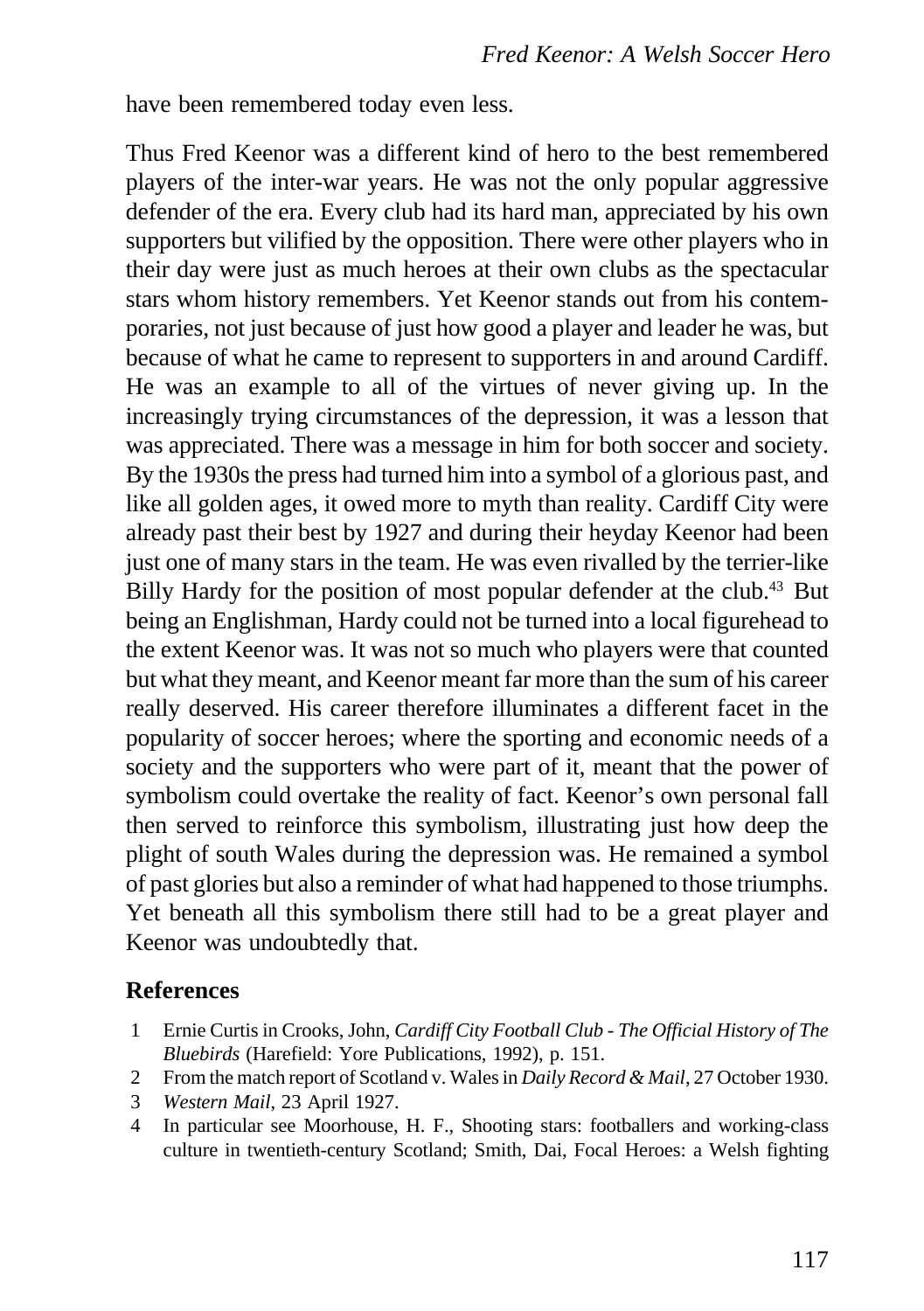class, & Mason, T., Stanley, M., in: Richard, H. (ed.) *Sport and the Working Class in Modern Britain* (Manchester: Manchester University Press, 1990); Mason, Tony, 'Our Stephen and Our Harold': Edwardian Footballers as Local Heroes, in: Holt, Richard, Mangan, J. A. & Lanfranchi, P. (eds.) *European Heroes: Myth, Identity, Sport* (London: Frank Cass, 1996) and Hill, J., Reading the Stars: Towards a Post-Modernist Approach to Sports History, *The Sports Historian*, 14 (1994).

- 5 *South Wales Football Echo*, 28 August 1937; *Western Mail*, 16 October 1956.
- 6 *South Wales Football Echo*, 28 August 1937; Jenkins, Derrick, *Fred Keenor, 1894- 1972*, unpublished article (1985), pp. 2, 6.
- 7 Ernie Curtis in Crooks, 1992, p. 151.
- 8 Although Keenor, who had also boxed somewhat unsuccessfully while in the army, didn't think he had managed to hit Driscoll once. *Western Mail*, 16 October 1956.
- 9 Quotes from Davies, Gareth M. & Garland, Ian, *Who's Who of Welsh International Soccer Players* (Wrexham: Bridge Books, 1991), p. 118.
- 10 Crooks, 1992, p. 151; Letter from Alan Ralph Williams to Derrick Jenkins, 20 August 1987.
- 11 *South Wales Football Echo*, 6 November 1937.
- 12 *South Wales Football Echo*, 9 October 1937.
- 13 *South Wales Football Echo*, 20 November 1937.
- 14 Quoted in Davies & Garland, 1991, p. 118.
- 15 Because of the Football League's stance on releasing non-English players, Wales had to select a team for the match which included three amateurs and in which Keenor was the only recognised international. The press and supporters expected Wales to be crushed but they drew 1-1 with Keenor receiving much of the credit for inspiring the others.
- 16 Letter from Alan Ralph Williams to Derrick Jenkins, 20 August 1987; *Western Mail*, 22 January 1927.
- 17 See Holt, Richard, Heroes of the North: sport and the shaping of regional identity, in: Hill, J. & Williams, J. (eds.) *Sport and Identity in the North of England* (Keele: Keele University Press, 1996), p. 161.
- 18 Ibid. pp. 139, 154-155.
- 19 See Williams, Gareth, *1905 and all that Essays on Rugby Football, Sport and Welsh Society* (Llandysul: Gomer Press, 1991), ch. 4.
- 20 Keenor talked of the pride and honour of playing for Wales in *South Wales Football Echo*, 20 November 1937.
- 21 See Johnes, Martin, *That Other Game: A Social History of Soccer in South Wales, c.1906-39*, (Ph.D. Thesis, University of Wales Cardiff, 1998 forthcoming).
- 22 Keenor quoted in *South Wales Football Echo,* 22 September 1934.
- 23 Moorhouse, 1990, p. 185.
- 24 Keenor quoted in Jenkins, 1985, p. 4.
- 25 *South Wales Echo*, 1 April 1927.
- 26 Crichter, Chas, Football Since the War, in: Clarke, J. *et al*. (eds.) *Working Class Culture - Studies in History and Theory* (London: Hutchinson, 1979), pp. 162-168.
- 27 Jenkins, 1985, p. 10.
- 28 *South Wales Echo*, 3 June 1927.